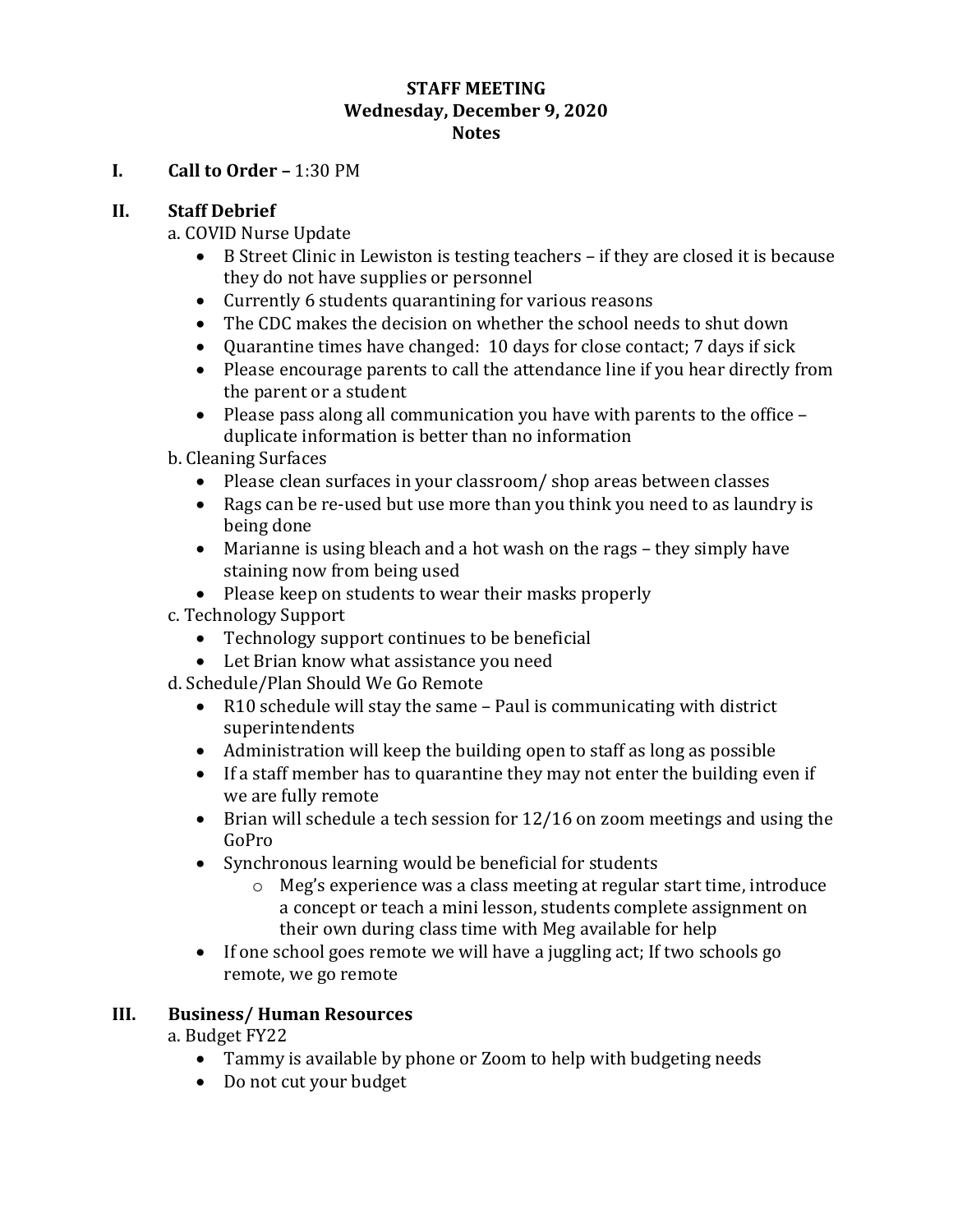- Please submit tuition reimbursement and health insurance forms to Tammy as soon as possible – they need to be submitted by all employees even if there is no change
- If you have purchased equipment with grant funds, see Tony for a tag all grant purchased equipment must be tagged

b. COVID/ Equipment Orders

- Make sure you get accurate quotes for grant purchases
	- o Quotes need to include shipping costs if applicable
- You cannot buy anything other than what you requested with grant money, even if the item comes in under quote

c. Other – Workplace Injuries

- Notify administration immediately if you are injured or if you witness someone get injured – MEMIC requires notification within 24 hours
- Concentra is where R10 employees are required to go if you get injured
- Administration still needs to be notified of injury if the injured person is a visitor to the building

# **IV. Student Services**

a. IEP's

- Barbara has new IEPs that she will upload to Infinite Campus
- Barbara is emailing summaries to teachers after all IEP meetings
- If you would like to attend an IEP for your student, let Barbara know
- If you are questioned by sending schools on why a student does much better at Region 10 you are within rights to tell them the student is comfortable in the environment and ask them to look at their curriculum content and find hands-on learning opportunities for that student

b. 4 Day Requests

- FHS primarily is requesting all special education students be able to attend Region 10 all four days
- Sending schools have been told attendance needs to be an IEP determination as to why the student needs to repeat lessons
- Attendance is also dependent on program capacity

c. BCEF Grant/ Student Social Emotional Support

- Jean received a BCEF Grant last year to support student social/emotional health
- Dr. Bruce Chemelski will be a resource for students with the ability to set up times to talk via our website and for staff to understand better how to support our students
- Let Jean know what ideas you have
- Let administration know if you have any students you are concerned about administration will bridge communication with sending schools
- Bruce will come in prior to break to establish a connection

# **V. Administrative Services/ Student Support**

a. MELMAC

- John will make announcements on senior incentives this week and next
- Half of our seniors have completed the Google Form trying for 100%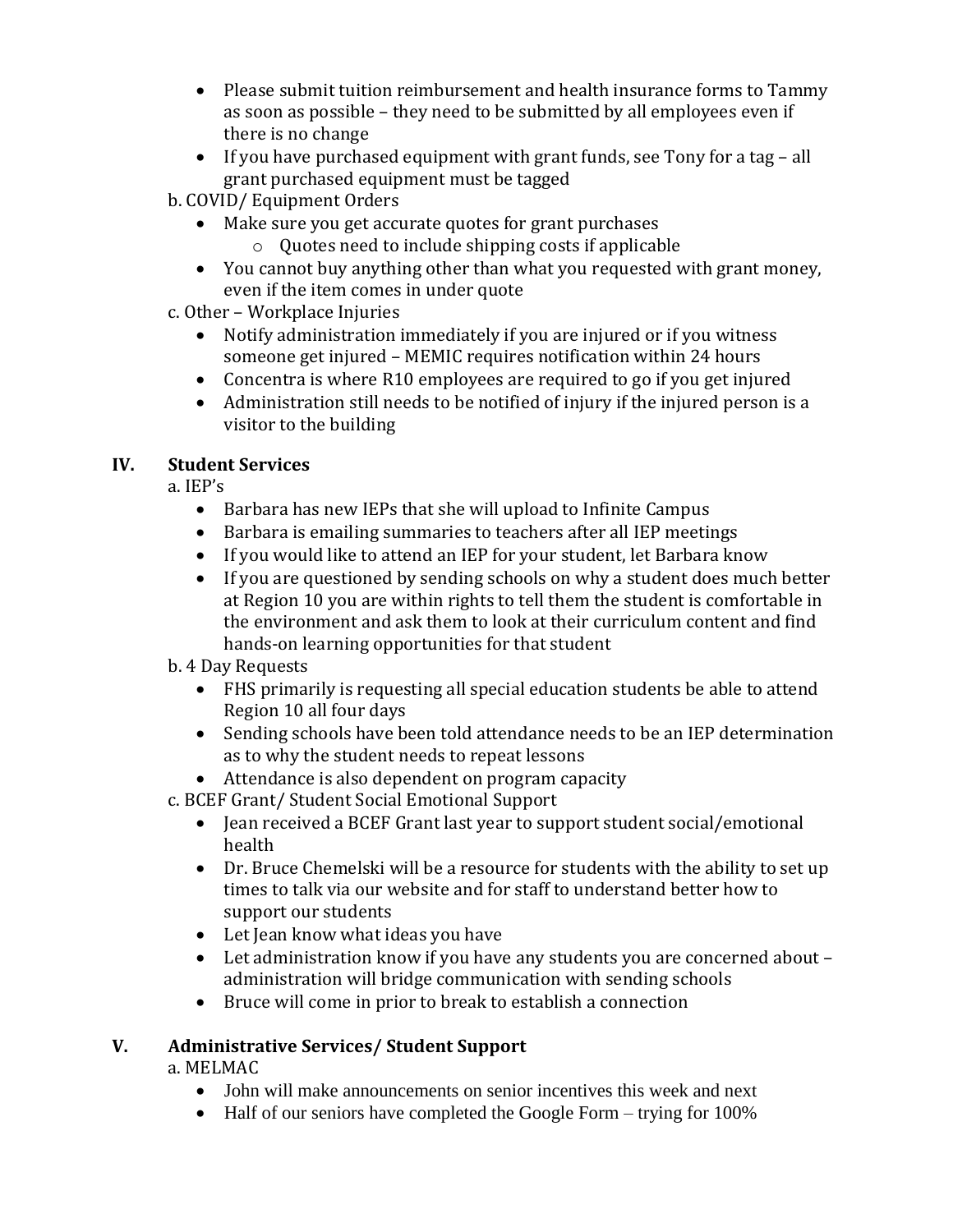- MELMAC is combining forces with the Middle School Grant to purchase a trailer for a traveling road show and recruiting tool
	- o The outfitted trailer will allow us to deliver a CTE experience to students
	- o All programs will be represented
	- o Possibility of running a technical camp during school vacation weeks or over the summer
	- o Dave will investigate where the State CTE tractor trailer ended up (Region 8?)
- b. Attendance
	- Please contact the parent/guardian when you have a student reach 4 days absent
	- If you have students making up days, please let Kellie know so it can be documented on IC
- c. Emergency Operations
	- The Safety Committee continues to work on the procedure
	- Tony Farmer and John Bellino have secured meeting sites in both directions:
		- o Goodwin's Cheverloet
		- o Hancock Lumber
		- o LL Bean as a fall back
		- o WellTree will let us exit over their property
		- o St. Charles is still the reunification site
	- Request to put door numbers on the inside of the building to match the outside
- d. Safety Committee
	- Building is in good shape with emergency features all working, being checked and maintained
- e. Recruitment Video
	- Filming is complete
	- Jean will begin to put video together from John's edits
	- Hope to have video finished and ready for recruiting in January
	- John is working with sending schools on recruitment dates and presentations
	- $\bullet$  8<sup>th</sup> Grade Exploratory will not happen this winter
		- $\circ$  John will recruit at middle schools to get  $8<sup>th</sup>$  graders interested in Foundations of Technology

## **VI. The Rest of the Story**

a. National Technical Honor Society

- Helen thanked instructors for nominations
- Please get additional nominations in as soon as possible
- Please keep nominations to seniors at this time February will be for underclass nominations
- b. Secret Santa
	- Everyone who chose to participate should have a name
	- Please keep gifts to \$10
	- Deliver gifts any time next week
- c. December 3 Meeting with Legislators
	- $\bullet$  4 legislators were present for the December 3<sup>rd</sup> meeting and all in support of the magnet school concept
	- Nancy is creating an advisory board for more in-depth discussions
	- We will be submitting a draft bill by December 18